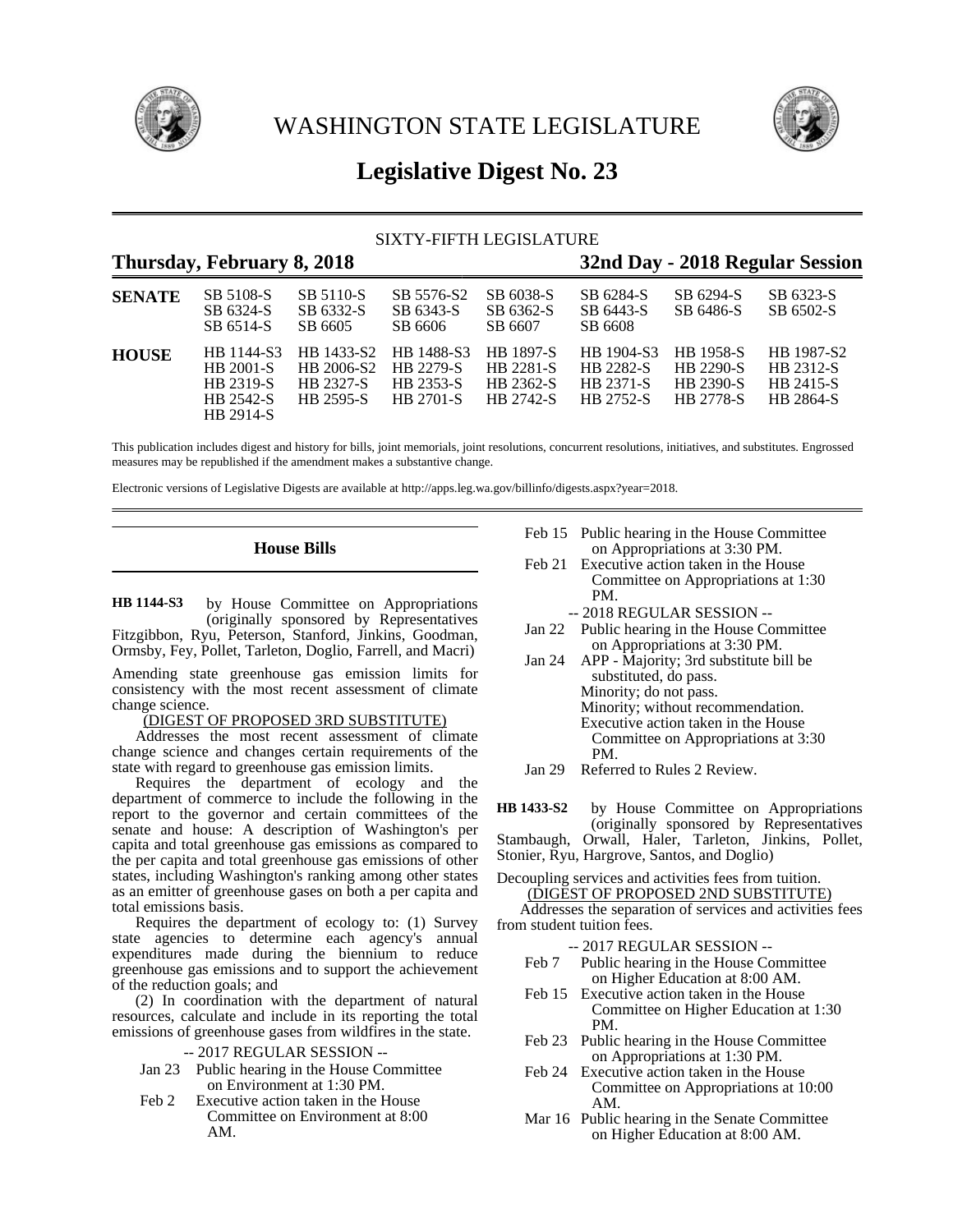Mar 28 Executive action taken in the Senate Committee on Higher Education at 8:00 AM.

-- 2018 REGULAR SESSION --

- Jan 9 Public hearing and executive action taken in the House Committee on Higher Education at 8:00 AM.
- Jan 22 Public hearing in the House Committee on Appropriations at 3:30 PM.
- Jan 24 APP Majority; 2nd substitute bill be substituted, do pass. Minority; do not pass.
	- Executive action taken in the House Committee on Appropriations at 3:30 PM.
- Jan 29 Referred to Rules 2 Review.

by House Committee on Higher Education (originally sponsored by Representatives Hansen, Haler, Stokesbary, Ortiz-Self, Gregerson, **HB 1488-S3**

Tarleton, Slatter, and Hudgins)

Expanding higher education opportunities for certain students.

(DIGEST OF PROPOSED 3RD SUBSTITUTE)

Requires a student, who is eligible to receive the Washington college bound scholarship because he or she is a resident student, to provide an affidavit to the institution indicating that he or she will file an application to become a permanent resident and engage in activities necessary to acquire citizenship.

Requires a participant who is receiving opportunity scholarship funds and is ineligible to apply for federal student aid, to submit documentation of filing a state financial aid application as approved by the office of student financial assistance.

-- 2017 REGULAR SESSION --

- Feb 10 Public hearing in the House Committee on Higher Education at 10:00 AM.
- Feb 17 Executive action taken in the House Committee on Higher Education at 10:00 AM.
- Feb 23 Public hearing in the House Committee on Appropriations at 1:30 PM.
- Feb 24 Executive action taken in the House Committee on Appropriations at 10:00 AM.
	- -- 2018 REGULAR SESSION --
- Jan 10 Public hearing in the House Committee on Higher Education at 1:30 PM.
- Jan 17 Executive session scheduled, but no action was taken in the House Committee on Higher Education at 1:30 PM.
- Jan 23 Executive session scheduled, but no action was taken in the House Committee on Higher Education at 8:00 AM.
- Jan 24 HE Majority; 3rd substitute bill be substituted, do pass. Minority; do not pass. Executive action taken in the House Committee on Higher Education at 1:30 PM.
- Jan 26 Referred to Appropriations.
- Feb 3 Public hearing in the House Committee on Appropriations at 9:00 AM.
- Feb 5 APP Majority; do pass 3rd substitute bill proposed by Higher Education. Minority; do not pass. Executive action taken in the House Committee on Appropriations at 1:30 PM.
- Feb 7 Referred to Rules 2 Review.
- by House Committee on Technology & Economic Development (originally sponsored by Representatives Gregerson, Santos, and Stanford) **HB 1897-S**

Concerning ensuring fairness and compliance with public works and procurement practices.

### (DIGEST OF PROPOSED 1ST SUBSTITUTE)

Requires the office of minority and women's business enterprises to identify state agencies and educational institutions: (1) In the lowest quintile of utilization of minority and women-owned contractors as a percentage of all contracts issued by the agency;

(2) In the lowest quintile of the dollar value awarded to minority and women-owned contractors as a percentage of the dollar value of all contracts issued by the agency; and

(3) That are performing significantly below their established goals, as determined by the office.

Establishes an investigation unit within the office for the purpose of detecting and investigating fraud and violations.

Repeals the attorney general's authority to investigate and enforce compliance with regard to contracts with minority and women-owned businesses.

Requires the department of enterprise services to work with the municipal research and services center to notify local governments that are authorized to use small works rosters of this authority and to provide guidance on how to use the authority.

Requires the joint legislative audit and review committee to review implementation of changes to small works roster and limited public works processes.

Modifies small works roster contract procedures and the limited public works process.

- Feb 8 Public hearing in the House Committee on Technology & Economic Development at 8:00 AM.
- Feb 14 Public hearing in the House Committee on Technology & Economic Development at 10:00 AM.
- Feb 15 Executive session scheduled, but no action was taken in the House Committee on Technology & Economic Development at 8:00 AM. -- 2018 REGULAR SESSION --
- Jan 10 Public hearing in the House Committee on Technology & Economic Development at 8:00 AM.
- Jan 16 Executive session scheduled, but no action was taken in the House Committee on Technology & Economic Development at 10:00 AM.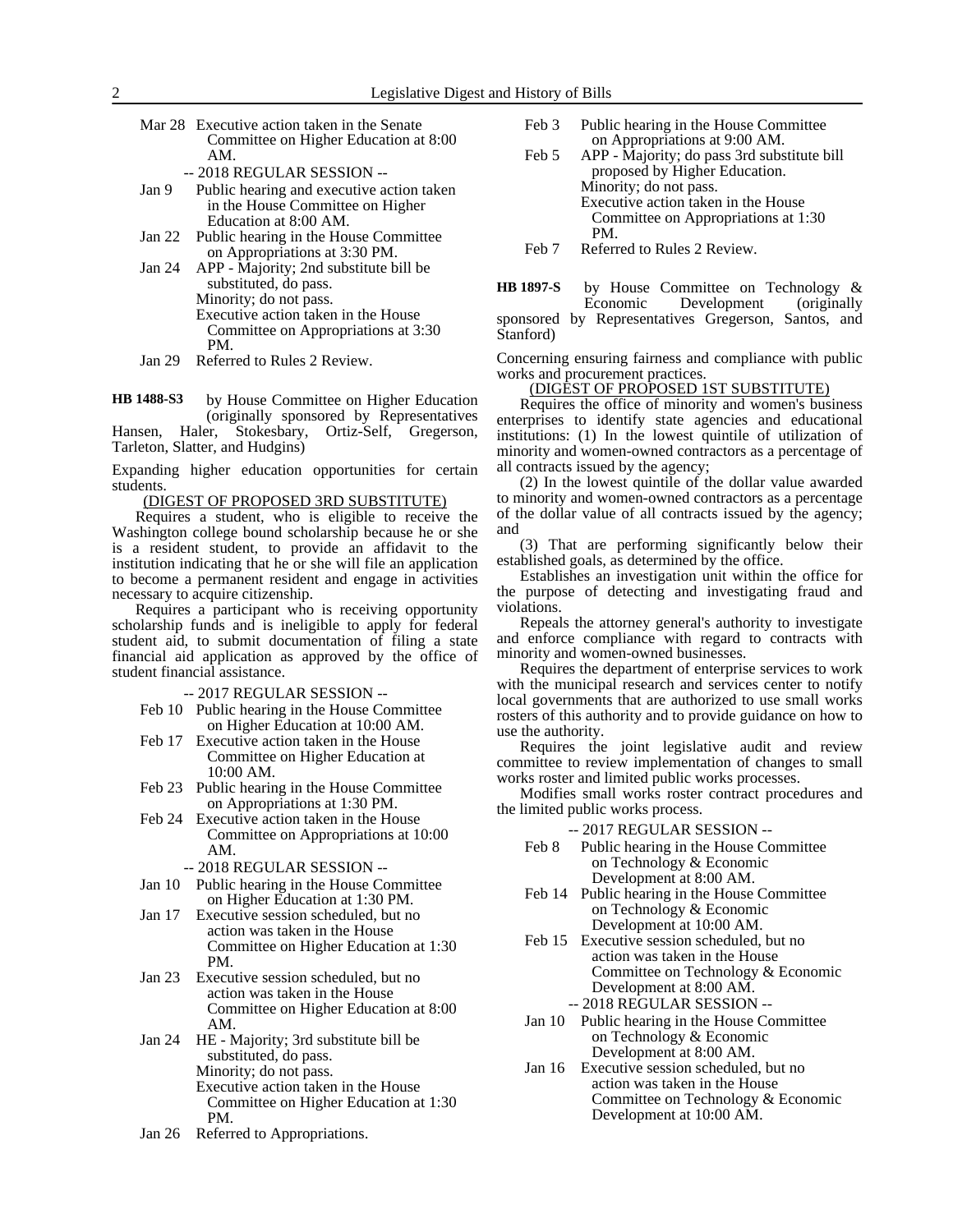- Jan 17 Executive session scheduled, but no action was taken in the House Committee on Technology & Economic Development at 8:00 AM.
- Jan 23 Executive session scheduled, but no action was taken in the House Committee on Technology & Economic Development at 10:00 AM.
- Jan 25 TED Majority; 1st substitute bill be substituted, do pass. Minority; without recommendation. Executive action taken in the House Committee on Technology & Economic Development at 1:30 PM. Jan 31 Referred to Appropriations.
- by House Committee on Technology & Economic Development (originally sponsored by Representative Smith) **HB 1904-S3**

Concerning the sale and taxation of Washingtonians' personal information and related data.

(DIGEST OF PROPOSED 3RD SUBSTITUTE)

Finds that there are various companies engaged in accumulating the personal data that is available to be collected on Washingtonians, aggregating or compiling that information, and reselling it without reciprocal benefit to the people of the state.

Requires every person engaging within this state in the business of making sales of personal information or exchanging personal information for consideration to register with the department of revenue.

Requires the department of revenue to: (1) Include in its report to certain committees of the legislature, a summary of the information received from the registrations submitted from businesses; and

(2) Provide a recommendation for how to impose a tax on these businesses in order to ensure appropriate compensation to the people of the state.

- -- 2017 REGULAR SESSION --
- Feb 9 Public hearing in the House Committee on Technology & Economic Development at 1:30 PM.
- Feb 14 Public hearing in the House Committee on Technology & Economic Development at 10:00 AM.
- Feb 15 Executive session scheduled, but no action was taken in the House Committee on Technology & Economic Development at 8:00 AM.
- Mar 1 Executive action taken in the House Committee on Technology & Economic Development at 8:00 AM.
- Mar 10 Public hearing in the House Committee on Finance at 8:00 AM.
- Mar 14 Executive action taken in the House Committee on Finance at 3:30 PM. -- 2018 REGULAR SESSION --
- Jan 16 Public hearing in the House Committee on Technology & Economic Development at 10:00 AM.
- Jan 23 Executive session scheduled, but no action was taken in the House Committee on Technology & Economic Development at 10:00 AM.
- Jan 24 TED Majority; 3rd substitute bill be substituted, do pass. Executive action taken in the House Committee on Technology & Economic Development at 8:00 AM.
- Jan 26 Referred to Appropriations.
- Feb 5 Public hearing in the House Committee on Appropriations at 1:30 PM.
- by House Committee on Transportation (originally sponsored by Representatives Harmsworth, Young, Rodne, and Stanford) **HB 1958-S**
- 

Prohibiting the imposition of regional transit authority property taxes on less than a whole parcel.

# (DIGEST OF PROPOSED 1ST SUBSTITUTE)

Prohibits regional transit authority property taxes from being imposed on less than a whole parcel.

-- 2017 REGULAR SESSION --

- Feb 16 Public hearing in the House Committee on Transportation at 3:30 PM.
- Feb 21 Executive action taken in the House Committee on Transportation at 1:30 PM.

-- 2018 REGULAR SESSION --

- Jan 24 TR Majority; 1st substitute bill be substituted, do pass. Executive action taken in the House
	- Committee on Transportation at 3:30 PM.
- Jan 26 Referred to Rules 2 Review.<br>Feb 6 Placed on second reading by
- Placed on second reading by Rules Committee.

by House Committee on Community Development, Housing & Tribal Affairs (originally sponsored by Representatives McBride, Macri, Robinson, Stanford, Slatter, Senn, Santos, Chapman, Ortiz-Self, and Jinkins) **HB 1987-S2**

Allowing affordable housing development on religious organization property.

#### (DIGEST OF PROPOSED 2ND SUBSTITUTE)

Requires certain cities to allow an increased density bonus consistent with local needs for an affordable housing development of a single-family or multifamily residence located on real property owned or controlled by a religious organization if certain conditions are met.

Requires a city fully planning and a county fully planning under the growth management act, with a population greater than one hundred twenty-five thousand, to allow an increased density bonus consistent with local needs for an affordable housing development of a singlefamily or multifamily residence located on real property owned or controlled by a religious organization if certain conditions are met.

Requires the religious organization developing the affordable housing development to: (1) Pay fees, mitigation costs, and other charges required through the development of the affordable housing development; and

(2) Work with the local transit agency to ensure appropriate transit services are provided to the affordable housing development.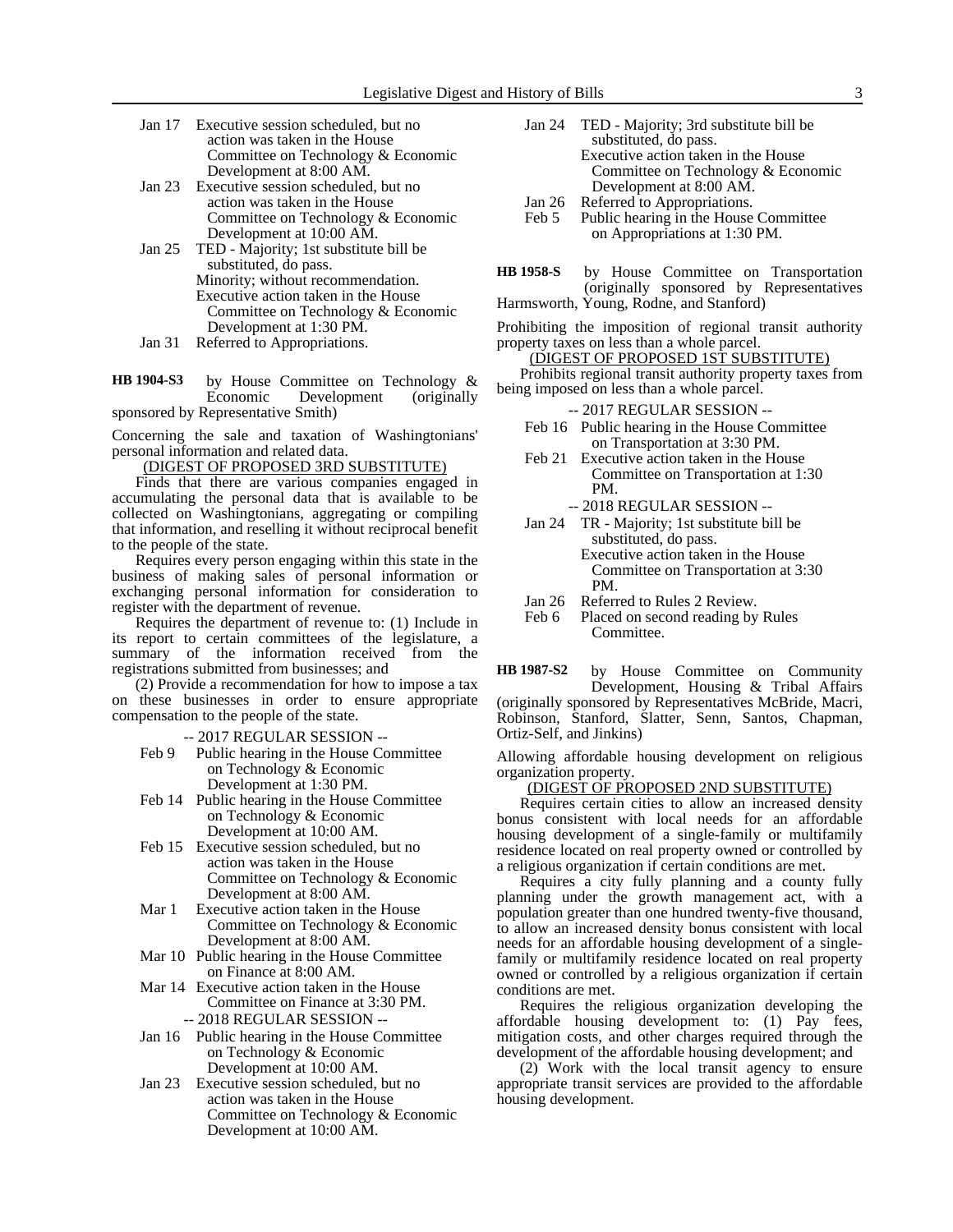- -- 2017 REGULAR SESSION --
- Feb 14 Public hearing in the House Committee on Community Development and Housing & Tribal Affairs at 10:00 AM.
- Feb 16 Executive action taken in the House Committee on Community Development and Housing & Tribal Affairs at 1:30 PM.
	- -- 2018 REGULAR SESSION --
- Jan 16 Public hearing in the House Committee on Community Development and Housing & Tribal Affairs at 10:00 AM.
- Jan 18 Executive session scheduled, but no action was taken in the House Committee on Community Development, Housing & Tribal Affairs at 1:30 PM.
- Jan 23 Executive session scheduled, but no action was taken in the House Committee on Community Development, Housing & Tribal Affairs at 10:00 AM.
- Jan 24 Executive session scheduled, but no action was taken in the House Committee on Community Development, Housing & Tribal Affairs at 8:30 AM.
- Jan 25 CDHT Majority; 2nd substitute bill be substituted, do pass. Minority; do not pass. Executive action taken in the House Committee on Community Development and Housing & Tribal Affairs at 1:30 PM.
- Jan 31 Referred to Rules 2 Review.<br>Feb 6 Placed on second reading by
- Placed on second reading by Rules Committee.
- by House Committee on Finance (originally sponsored by Representative Nealey) **HB 2001-S**

Concerning taxes on in-state broadcasters.

(DIGEST OF PROPOSED 1ST SUBSTITUTE) Updates the calculation method of the standard

deduction for radio and television broadcasters' revenue from network, national, and regional advertising.

#### -- 2017 REGULAR SESSION --

- Feb 17 Public hearing in the House Committee on Finance at 8:00 AM.
- Feb 22 Executive action taken in the House Committee on Finance at 8:00 AM. -- 2018 REGULAR SESSION --
- Jan 25 FIN Majority; 1st substitute bill be substituted, do pass. Executive action taken in the House Committee on Finance at 10:00 AM.
- Jan 29 Referred to Rules 2 Review.

by House Committee on Appropriations (originally sponsored by Representatives Koster, Lytton, Springer, Volz, Senn, Tharinger, Fey, Stokesbary, Appleton, Nealey, Chapman, and Ormsby) **HB 2006-S2**

Providing cities and counties flexibility with existing resources.

# (DIGEST OF PROPOSED 2ND SUBSTITUTE)

Authorizes the replacement of existing local government expenditures with proceeds from a locally imposed sales and use tax dedicated to mental health and substance abuse.

Allows all counties to seek voter approval for the criminal justice levy.

Allows local governments to use revenue generated from a levy lid lift to supplant existing funds.

-- 2017 REGULAR SESSION --

- Feb 20 Public hearing in the House Committee on Appropriations at 1:30 PM.
- Feb 22 Executive session scheduled, but no action was taken in the House Committee on Appropriations at 1:30 PM.
- Feb 23 Executive action taken in the House Committee on Appropriations at 1:30 PM.
- Mar 21 Public hearing in the Senate Committee on Local Government at 1:30 PM.
- Mar 28 Executive action taken in the Senate Committee on Local Government at 1:30 PM.
	- -- 2018 REGULAR SESSION --
- Jan 22 Public hearing in the House Committee on Appropriations at 3:30 PM.

Jan 24 APP - Majority; 2nd substitute bill be substituted, do pass. Minority; do not pass. Minority; without recommendation. Executive action taken in the House Committee on Appropriations at 3:30 PM.

Jan 29 Referred to Rules 2 Review.

by House Committee on Technology &<br>Economic Development (originally Development (originally sponsored by Representatives Morris, Cody, Hudgins, Santos, Smith, Lytton, Stanford, Young, Ormsby, Pollet, Doglio, and Gregerson) **HB 2279-S**

Concerning the fair servicing and repair of digital electronic products.

#### (DIGEST OF PROPOSED 1ST SUBSTITUTE)

Establishes the fair repair act relating to the fair servicing and repair of digital electronic products.

- Jan 9 Public hearing in the House Committee on Technology & Economic Development at 10:00 AM.
- Jan 17 Executive session scheduled, but no action was taken in the House Committee on Technology & Economic Development at 8:00 AM.
- Jan 23 Executive session scheduled, but no action was taken in the House Committee on Technology & Economic Development at 10:00 AM.
- Jan 24 TED Majority; 1st substitute bill be substituted, do pass. Minority; without recommendation. Executive action taken in the House Committee on Technology & Economic Development at 8:00 AM.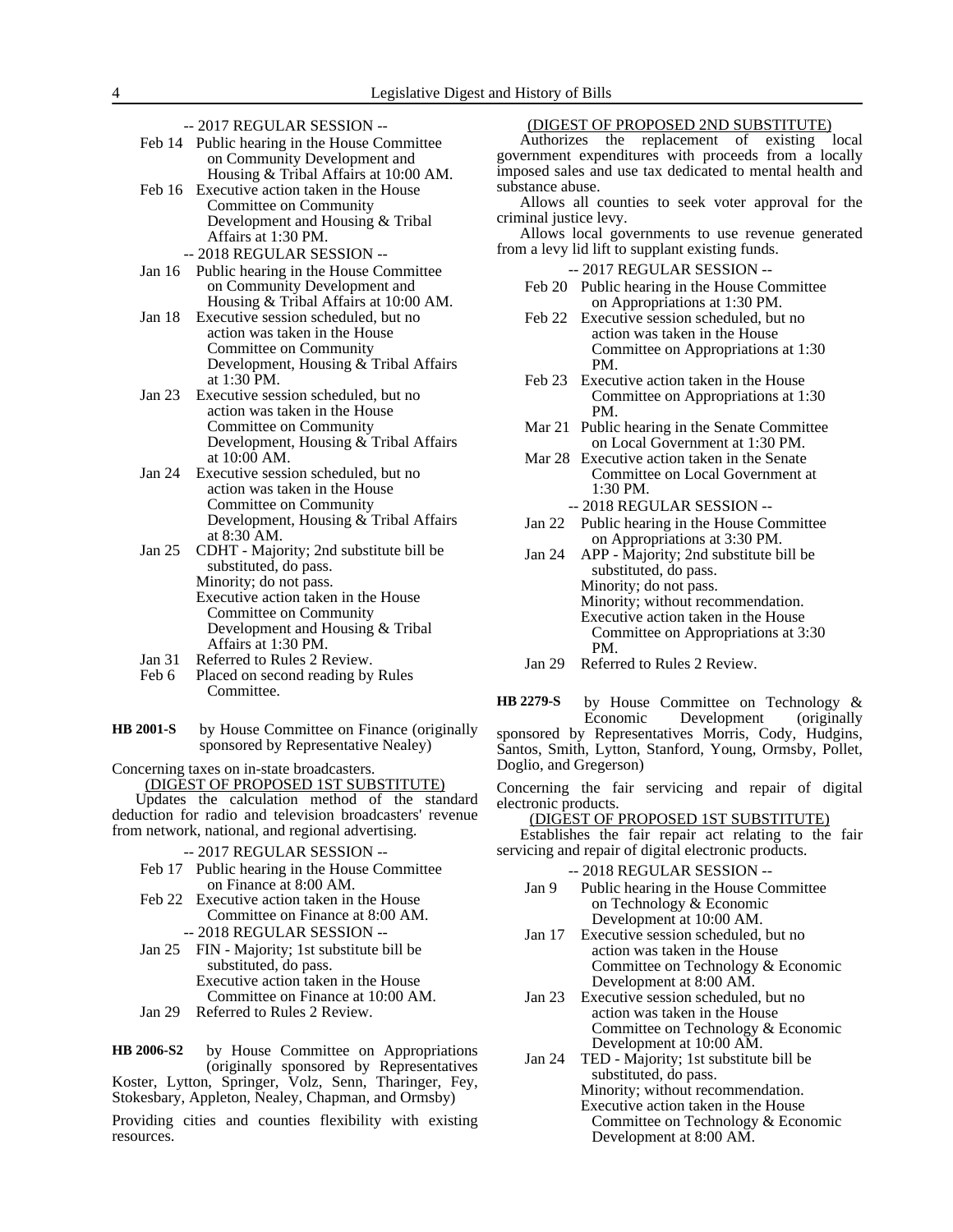Jan 26 Referred to Rules 2 Review.

by House Committee on Technology &<br>Economic Development (originally Economic Development sponsored by Representatives Morris, Hudgins, Tarleton, Slatter, Lytton, and Kloba) **HB 2281-S**

Recertifying renewable energy systems eligible for a renewable energy system production incentive.

(DIGEST OF PROPOSED 1ST SUBSTITUTE) Recertifies renewable energy systems that are eligible

for a renewable energy system production incentive.

- -- 2018 REGULAR SESSION --
- Jan 11 Public hearing in the House Committee on Technology & Economic Development at 1:30 PM.
- Jan 17 Executive session scheduled, but no action was taken in the House Committee on Technology & Economic Development at 8:00 AM.
- Jan 18 Executive session scheduled, but no action was taken in the House Committee on Technology & Economic Development at 1:30 PM.
- Jan 24 TED Majority; 1st substitute bill be substituted, do pass. Executive action taken in the House Committee on Technology & Economic Development at 8:00 AM.
- Jan 26 Referred to Appropriations.
- Feb 5 Public hearing in the House Committee on Appropriations at 1:30 PM.
- Feb 6 APP Majority; do pass 1st substitute bill proposed by Technology & Economic Development.
	- Executive action taken in the House Committee on Appropriations at 10:00 AM.
- Feb 7 Referred to Rules 2 Review.

by House Committee on Technology &<br>Economic Development (originally Development (originally sponsored by Representatives Hansen, Cody, Goodman, Pettigrew, Tarleton, Fey, DeBolt, Bergquist, Springer, Santos, McBride, Smith, Chapman, Slatter, Peterson, Wylie, Fitzgibbon, Morris, Stonier, Lytton, Sawyer, Robinson, Tharinger, Kagi, Pellicciotti, Dolan, Orwall, Valdez, Haler, Kilduff, Senn, Frame, Sells, Kirby, Stanford, Blake, Reeves, Clibborn, Macri, Kloba, Appleton, Stambaugh, Jinkins, Ormsby, Ryu, Hayes, Pollet, Doglio, Ortiz-Self, Riccelli, McDonald, and Gregerson) **HB 2282-S**

Protecting an open internet in Washington state.

(DIGEST OF PROPOSED 1ST SUBSTITUTE)

Requires a person providing broadband internet access service in the state to publicly disclose accurate information regarding the network management practices, performance characteristics, and commercial terms of its services sufficient for consumers to make informed choices regarding the purchase and use of the services and entrepreneurs and other small businesses to develop, market, and maintain internet offerings.

Prohibits a person engaged in the provision of broadband internet access service in the state from: (1) Blocking lawful content, applications, services, or nonharmful devices;

(2) Impairing or degrading lawful internet traffic on the basis of internet content, application, or service, or use of a nonharmful device; or

(3) Engaging in paid prioritization.

Creates the internet consumer access account.

-- 2018 REGULAR SESSION --

- Jan 18 Public hearing in the House Committee on Technology & Economic Development at 1:30 PM.
- Jan 25 TED Majority; 1st substitute bill be substituted, do pass. Minority; do not pass. Minority; without recommendation. Executive action taken in the House Committee on Technology & Economic Development at 1:30 PM.
- Jan 30 Referred to Appropriations.<br>Feb 3 Public hearing in the House
- Public hearing in the House Committee on Appropriations at 9:00 AM.
- Feb 6 APP Majority; do pass 1st substitute bill proposed by Technology & Economic Development. Minority; do not pass. Minority; without recommendation. Executive action taken in the House Committee on Appropriations at 10:00 AM.
- Feb 7 Referred to Rules 2 Review.
- by House Committee on Local Government (originally sponsored by Representatives Wylie, Harris, Dolan, and Stonier) **HB 2290-S**

Simplifying the process for donating low-value surplus property owned by a city-owned utility.

(DIGEST OF PROPOSED 1ST SUBSTITUTE)

Simplifies the process for donating low-value surplus property owned by a city-owned utility.

-- 2018 REGULAR SESSION --

- Jan 11 Public hearing in the House Committee on Local Government at 1:30 PM.
- Jan 18 Executive session scheduled, but no action was taken in the House Committee on Local Government at 1:30 PM.
- Jan 25 LG Majority; 1st substitute bill be substituted, do pass. Minority; do not pass. Executive action taken in the House Committee on Local Government at 1:30 PM.

Jan 29 Referred to Rules 2 Review.

by House Committee on Technology & Economic Development (originally sponsored by Representatives DeBolt, Kretz, Smith, Tharinger, and Buys) **HB 2312-S**

Providing urban levels of internet speed and access in rural areas to secure a brighter more equitable economic future for all Washingtonians without increasing taxes or fees.

### (DIGEST OF PROPOSED 1ST SUBSTITUTE)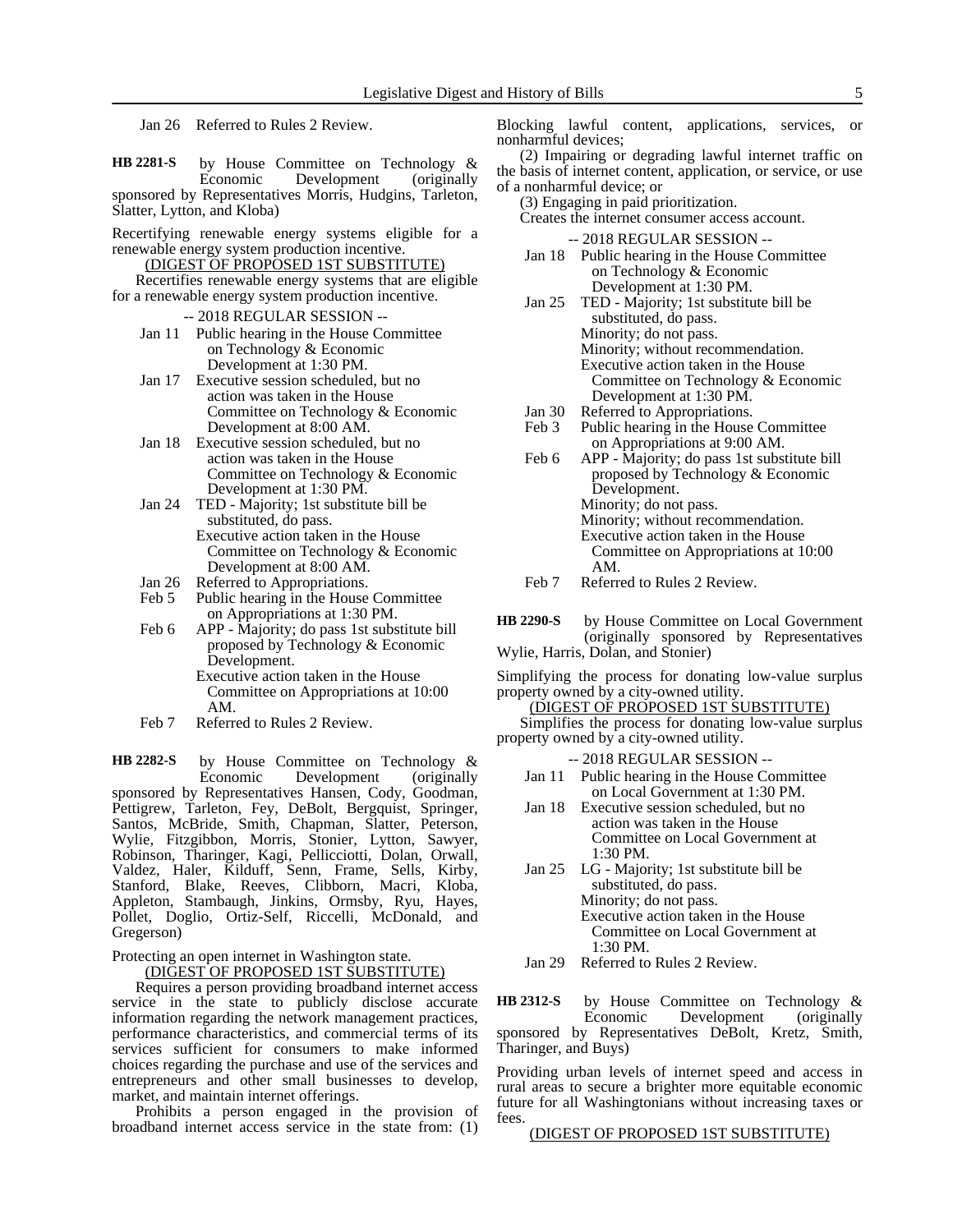Establishes the Washington equitable broadband act.

Requires the consolidated technology services agency to implement and operate a reverse auction program that awards funding to broadband internet service providers to support high-speed internet infrastructure deployment projects in unserved and underserved rural regions throughout the state.

Requires the joint legislative audit and review committee to conduct an evaluation of the reverse auction program.

Creates the expanding rural internet access account.

Requires the state treasurer to transfer the sum of three hundred million dollars from the budget stabilization account to the expanding rural internet access account.

Makes an appropriation from the expanding rural internet access account to the consolidated technology services agency for the purposes in this act.

-- 2018 REGULAR SESSION --

- Jan 17 Public hearing in the House Committee on Technology & Economic Development at 8:00 AM.
- Jan 23 Executive session scheduled, but no action was taken in the House Committee on Technology & Economic Development at 10:00 AM.
- Jan 24 TED Majority; 1st substitute bill be substituted, do pass. Executive action taken in the House Committee on Technology & Economic Development at 8:00 AM.
- Jan 26 Referred to Appropriations.

by House Committee on Technology & Economic Development (originally sponsored by Representatives Doglio, Hudgins, Tarleton, Fey, Wylie, Fitzgibbon, Dolan, Ryu, and Appleton) **HB 2319-S**

Concerning energy conservation programs under the energy independence act.

(DIGEST OF PROPOSED 1ST SUBSTITUTE)

Revises energy independence act provisions regarding energy conservation and renewable energy targets.

Requires an investor-owned utility, in meeting its conservation targets, to offer: (1) A meter-based performance program option; and

(2) An energy performance baseline program option.

- -- 2018 REGULAR SESSION --
- Jan 11 Public hearing in the House Committee on Technology & Economic Development at 1:30 PM.
- Jan 23 Executive session scheduled, but no action was taken in the House Committee on Technology & Economic Development at 10:00 AM.
- Jan 24 Executive session scheduled, but no action was taken in the House Committee on Technology & Economic Development at 8:00 AM.
- Jan 25 TED Majority; 1st substitute bill be substituted, do pass. Minority; do not pass. Executive action taken in the House Committee on Technology & Economic

Development at 1:30 PM.

Jan 29 Referred to Rules 2 Review.

by House Committee on Technology & Economic Development (originally sponsored by Representatives Morris, Hudgins, Tarleton, Fey, Slatter, Fitzgibbon, Macri, Ormsby, and Doglio) **HB 2327-S**

Concerning appliance efficiency standards.

(DIGEST OF PROPOSED 1ST SUBSTITUTE) Modifies provisions regarding efficiency standards of

appliances.

- -- 2018 REGULAR SESSION -- Jan 11 Public hearing in the House Committee
	- on Technology & Economic Development at 1:30 PM.
- Jan 16 Executive session scheduled, but no action was taken in the House Committee on Technology & Economic Development at 10:00 AM.
- Jan 17 Executive session scheduled, but no action was taken in the House Committee on Technology & Economic Development at 8:00 AM.
- Jan 23 Executive session scheduled, but no action was taken in the House Committee on Technology & Economic Development at 10:00 AM.
- Jan 24 Executive session scheduled, but no action was taken in the House Committee on Technology & Economic Development at 8:00 AM.
- Jan 25 TED Majority; 1st substitute bill be substituted, do pass. Minority; do not pass. Minority; without recommendation. Executive action taken in the House Committee on Technology & Economic Development at 1:30 PM. Jan 30 Referred to Rules 2 Review.

by House Committee on Public Safety (originally sponsored by Representatives Orwall, McCabe, Van Werven, Goodman, Hansen, Peterson, Johnson, Morris, Wylie, Kilduff, Chapman, Sells, Kagi, Senn, McDonald, Kirby, Stanford, Blake, Reeves, Macri, Stambaugh, Jinkins, Steele, Appleton, Doglio, Griffey, Kraft, Pollet, Valdez, Riccelli, Young, Dolan, and Gregerson) **HB 2353-S**

Supporting sexual assault survivors.

(DIGEST OF PROPOSED 1ST SUBSTITUTE)

Increases the duties of the joint legislative task force on sexual assault forensic examination best practices, and changes the composition of the task force.

Delays, until September 30, 2020, the expiration of the task force.

Expands the training provided by the criminal justice training commission for persons responsible for investigating sexual assault cases involving adult victims.

Requires law enforcement agencies to submit requests to the Washington state patrol crime laboratory by January 1, 2019, for forensic analysis of sexual assault kits collected before July 24, 2015, and in the possession of the agencies.

Modifies the victims of sexual assault act with regard to the rights of sexual assault survivors.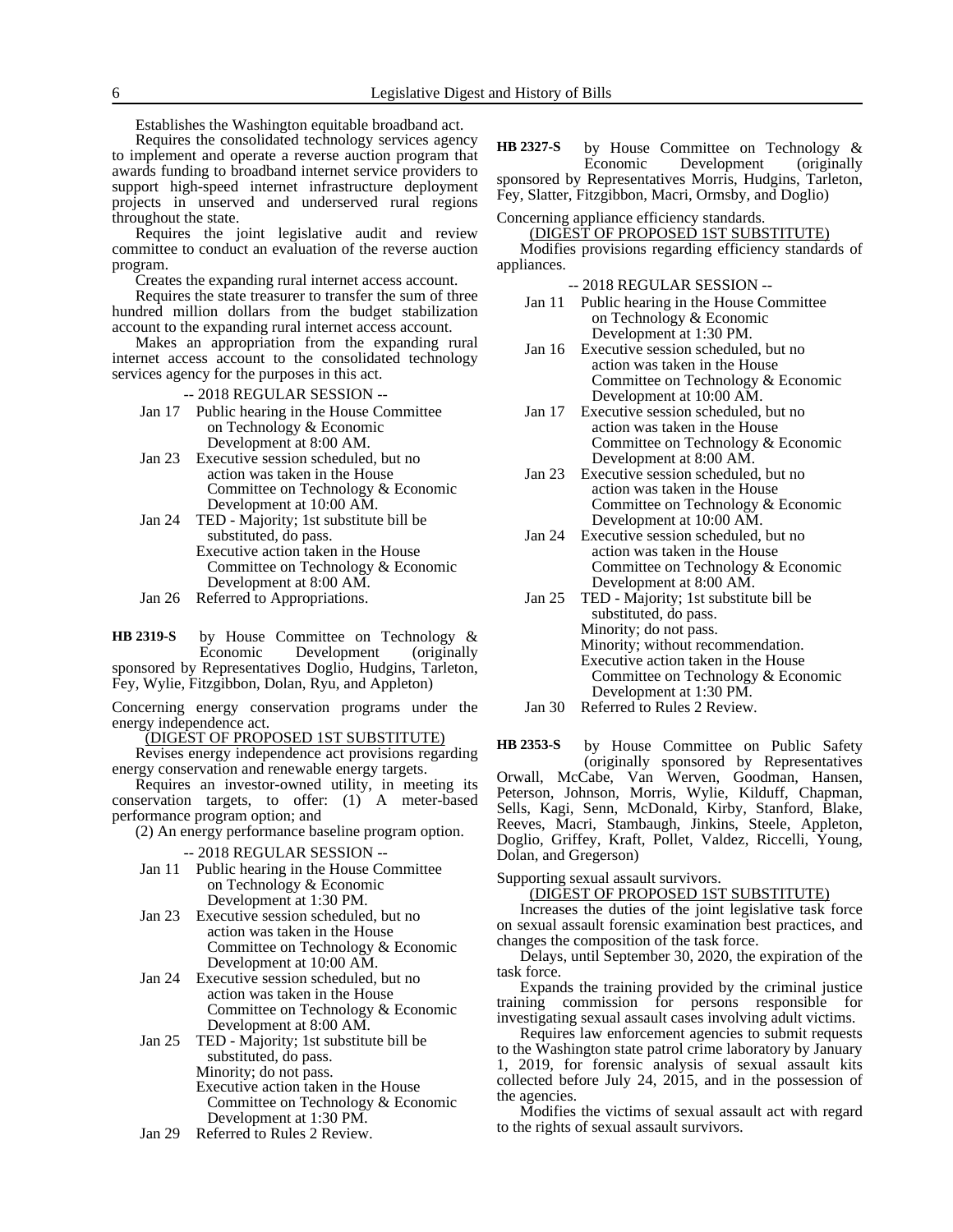Authorizes the office of the attorney general to facilitate the hosting of the sexual assault kit initiative summit.

|       | $-2018$ REGULAR SESSION $-$           |
|-------|---------------------------------------|
| Jan 9 | Public hearing in the House Committee |
|       | on Public Safety at 1:30 PM.          |

- Jan 18 Executive session scheduled, but no action was taken in the House Committee on Public Safety at 8:00 AM.
- Jan 25 PS Majority; 1st substitute bill be substituted, do pass. Executive action taken in the House Committee on Public Safety at 8:00 AM.
- Jan 30 Referred to Appropriations.

by House Committee on Public Safety (originally sponsored by Representatives Pellicciotti, Sawyer, Robinson, Dolan, Chapman, Kilduff, Stanford, Macri, Ryu, Ormsby, and Doglio) **HB 2362-S**

Concerning crime committed by business entities. (DIGEST OF PROPOSED 1ST SUBSTITUTE)

Addresses criminal offenses of business entities and fines for those offenses.

-- 2018 REGULAR SESSION --

- Jan 11 Public hearing in the House Committee on Public Safety at 8:00 AM.
- Jan 18 Executive session scheduled, but no action was taken in the House Committee on Public Safety at 8:00 AM.
- Jan 25 PS Majority; 1st substitute bill be substituted, do pass. Minority; without recommendation. Executive action taken in the House Committee on Public Safety at 8:00
- AM.
- Jan 29 Referred to Rules 2 Review.<br>Feb 6 Placed on second reading by Placed on second reading by Rules Committee.

by House Committee on Judiciary (originally sponsored by Representatives **HB 2371-S**

Sawyer, Kilduff, Kagi, Örtiz-Self, Tarleton, Ormsby, Stonier, and Gregerson)

#### Implementing child support pass-through payments. (DIGEST OF PROPOSED 1ST SUBSTITUTE)

Requires the department of social and health services, effective February 1, 2019, to pass through child support: (1) In an amount that does not exceed one hundred dollars per month collected on behalf of a family; or

(2) In the case of a family that includes two or more children, an amount that is not more than two hundred dollars per month.

-- 2018 REGULAR SESSION --

- Jan 16 Public hearing in the House Committee on Judiciary at 10:00 AM.
- Jan 24 JUDI Majority; 1st substitute bill be substituted, do pass.
	- Executive action taken in the House Committee on Judiciary at 8:00 AM.

Jan 26 Referred to Appropriations.

by House Committee on Education (originally sponsored by Representatives Pollet, Haler, Tarleton, McBride, Peterson, Dolan, Frame, Valdez, Kilduff, Senn, Stanford, Kloba, Clibborn, Macri, Ryu, Doglio, Riccelli, and Gregerson) **HB 2390-S**

Regulating opioid medications at educational institutions. (DIGEST OF PROPOSED 1ST SUBSTITUTE)

Increases access to opioid overdose medication at kindergarten through twelfth grade schools and institutions of higher education.

Strengthens public health surveillance by requiring collection and reporting of certain opioid overdose-related data.

Requires the office of the superintendent of public instruction to: (1) In consultation with the department of health, develop opioid-related overdose policy guidelines and training requirements for public schools and school districts;

(2) Develop and administer a grant program to provide funding to public schools with any of grades kindergarten through twelve and public institutions of higher education to train personnel on the administration of the medication to respond to symptoms of an overdose; and

(3) Coordinate with the department of health to prepare and publish the summaries of the overdose information.

- -- 2018 REGULAR SESSION --
- Jan 16 Public hearing in the House Committee on Education at 1:30 PM.
- Jan 25 ED Majority; 1st substitute bill be substituted, do pass. Executive action taken in the House Committee on Education at 8:00 AM.
- Jan 29 Referred to Appropriations.<br>Feb 5 Public hearing in the House
- Public hearing in the House Committee on Appropriations at 1:30 PM.
- Feb 6 APP Majority; 2nd substitute bill be substituted, do pass. Minority; do not pass. Executive action taken in the House Committee on Appropriations at 10:00 AM.
- Feb 7 Referred to Rules 2 Review.

by House Committee on Public Safety (originally sponsored by Representatives Chapman, Goodman, Tharinger, Jinkins, and Appleton) **HB 2415-S**

Concerning access of broadcasters to a geographic area subject to the declaration of a national, state, or local emergency.

#### (DIGEST OF PROPOSED 1ST SUBSTITUTE)

Prohibits the seizure or confiscation of a vehicle, fuel, food, water, or other essentials brought into an area affected by an emergency or disaster by a first informer broadcaster.

Exempts federal, state, and local agencies, and their employees, from liability for any action, or failure to act, when facilitating access of a first informer broadcaster to an area affected by an emergency or disaster.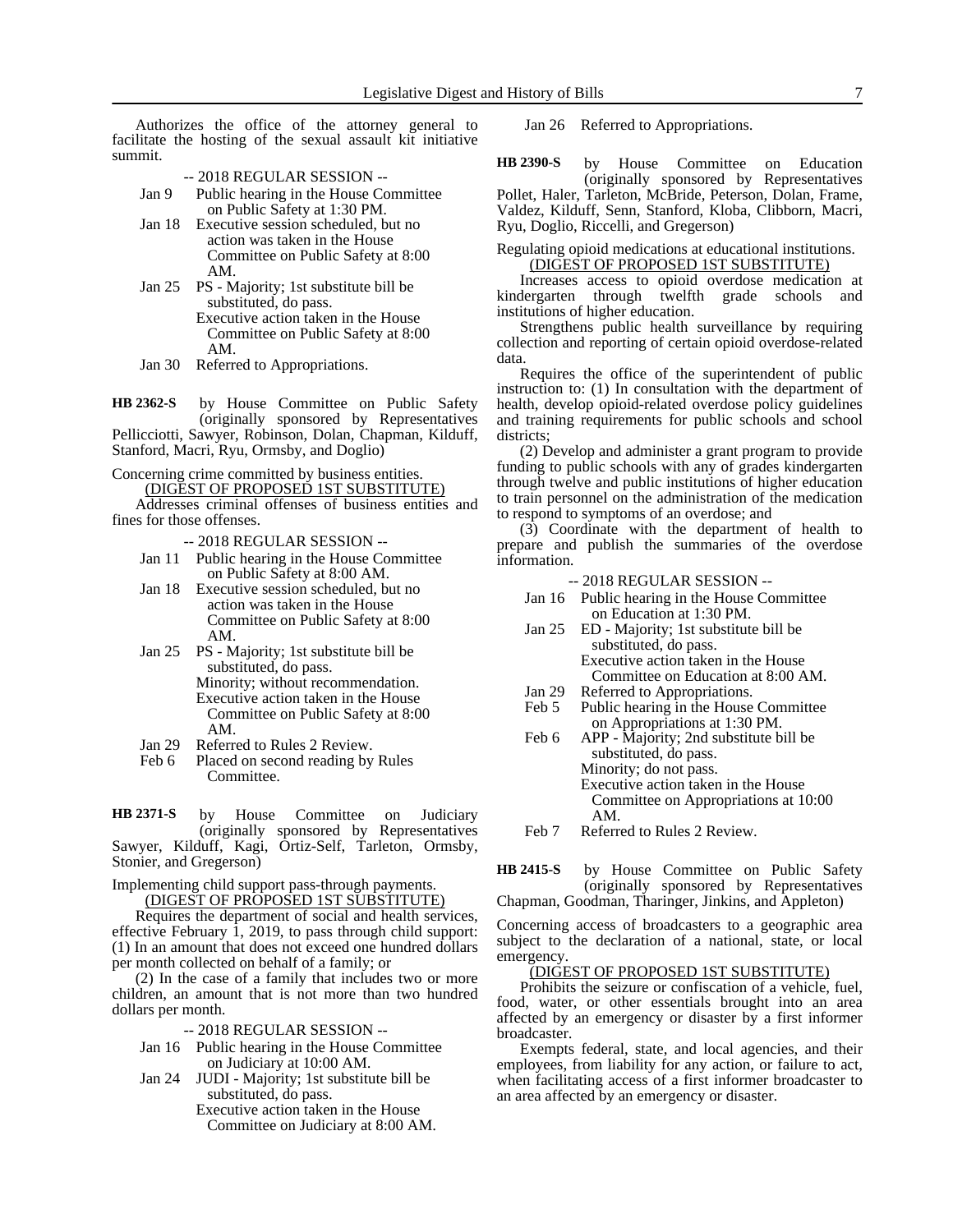-- 2018 REGULAR SESSION --

| Jan 15 | Public hearing in the House Committee |
|--------|---------------------------------------|
|        | on Public Safety at 1:30 PM.          |

Jan 25 PS - Majority; 1st substitute bill be substituted, do pass. Executive action taken in the House Committee on Public Safety at 8:00 AM.

- Jan 29 Referred to Rules 2 Review.<br>Feb 6 Placed on second reading by
- Placed on second reading by Rules Committee.

by House Committee on Judiciary (originally sponsored by Representatives Nealey, Goodman, Jenkin, Klippert, Haler, Smith, and Hansen) **HB 2542-S**

Concerning ex parte temporary orders outside of normal court hours.

(DIGEST OF PROPOSED 1ST SUBSTITUTE)

Addresses the issuance, by a district court, of an ex parte temporary order for protection when a law enforcement officer responds to an act of domestic violence between family or household members, outside of normal court hours, and a party requests the order for protection.

-- 2018 REGULAR SESSION --

- Jan 17 Public hearing in the House Committee on Judiciary at 8:00 AM.
- Jan 24 JUDI Majority; 1st substitute bill be substituted, do pass. Executive action taken in the House Committee on Judiciary at 8:00 AM.
- Jan 26 Referred to Rules 2 Review.
- Feb 6 Placed on second reading by Rules Committee.

by House Committee on State Govt, Elections & IT (originally sponsored by Representatives Hudgins, Dolan, Appleton, Gregerson, Pellicciotti, Jinkins, Senn, Wylie, Peterson, Sawyer, Fitzgibbon, Valdez, Stanford, Pollet, Doglio, Goodman, Ormsby, Macri, Riccelli, Robinson, and Stonier; by request of Governor Inslee) **HB 2595-S**

Concerning procedures in order to automatically register citizens to vote.

(DIGEST OF PROPOSED 1ST SUBSTITUTE)

Establishes the automatic voter registration act of 2018.

Requires the department of licensing to implement an automatic voter registration system so a person who is eligible to vote and is applying for or renewing an enhanced driver's license or identicard may register to vote or update voter registration at the time of registration or renewal, by an automated process.

Requires the state health benefit exchange to: (1) Provide directly to the secretary of state's office information required to register to vote or transfer a registration for certain consenting persons; and

(2) Study the feasibility of implementing automatic voter registration.

Requires the office of the secretary of state to conduct a study and prepare recommendations for creating an automatic voter registration process: (1) For residents who recently completed the naturalization process; and

(2) At birth.

Exempts the following from public inspection and copying under the public records act: Information maintained in the pending voter registration database.

Provides that section 201 of this act is null and void if appropriations are not approved.

-- 2018 REGULAR SESSION --

- Jan 16 Public hearing in the House Committee on State Government and Elections & Information Technology at 8:00 AM.
- Jan 17 Executive session scheduled, but no action was taken in the House Committee on State Government, Elections & Information Technology at 1:30 PM.
- Jan 26 Executive session scheduled, but no action was taken in the House Committee on State Government, Elections & Information Technology at 8:00 AM.
- Jan 30 SEIT Majority; 1st substitute bill be substituted, do pass. Minority; do not pass. Minority; without recommendation. Executive action taken in the House Committee on State Government and Elections & Information Technology at 8:00 AM.
- 
- Feb 2 Referred to Transportation.<br>Feb 5 Public hearing in the House Public hearing in the House Committee on Transportation at 1:30 PM.
- Feb 6 TR Majority; 2nd substitute bill be substituted, do pass. Minority; do not pass. Executive action taken in the House Committee on Transportation at 11:30 AM.
- Feb 7 Referred to Rules 2 Review.

by House Committee on Community Development, Housing & Tribal Affairs (originally sponsored by Representatives Bergquist, Holy, Klippert, Stonier, Lytton, Maycumber, Muri, McDonald, and Ortiz-Self; by request of LEOFF Plan 2 Retirement Board) **HB 2701-S**

Addressing the definition of veteran.

(DIGEST OF PROPOSED 1ST SUBSTITUTE)

Designates the end of the Persian Gulf War as February 28, 1991, or ending on November 30, 1995, if the participant was awarded a campaign badge or medal for that period.

Includes in the definition of "combat veteran" a period of military service that would qualify for a campaign badge or medal.

- Jan 24 Public hearing in the House Committee on Community Development and Housing & Tribal Affairs at 8:30 AM.
- Jan 25 CDHT Majority; 1st substitute bill be substituted, do pass.
	- Executive action taken in the House Committee on Community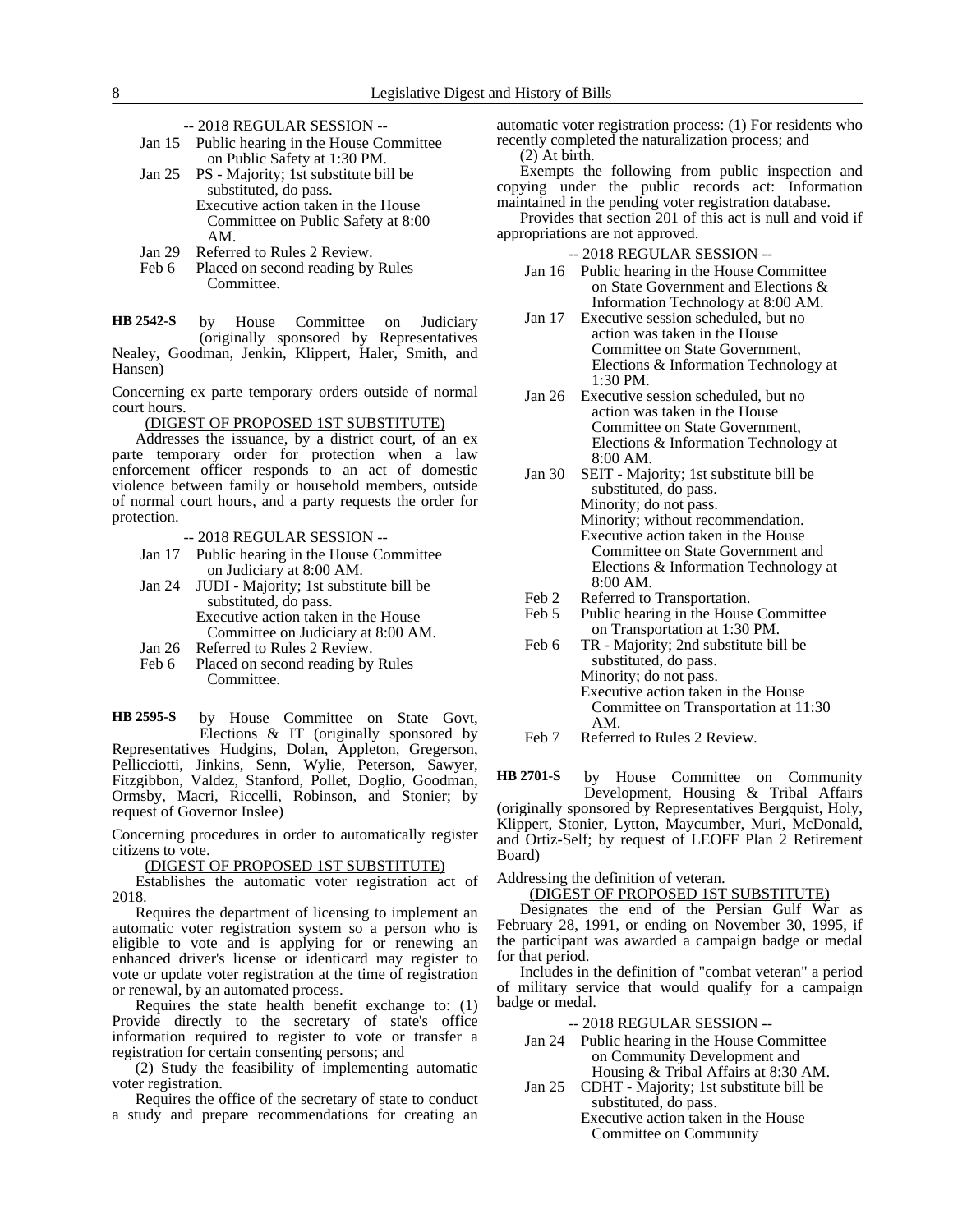Development and Housing & Tribal Affairs at 1:30 PM.

- Jan 30 Referred to Appropriations.
- Feb 6 APP Majority; do pass 1st substitute bill proposed by Community Development, Housing & Tribal Affairs. Public hearing and executive action taken in the House Committee on Appropriations at 10:00 AM.
- Feb 7 Referred to Rules 2 Review.

by House Committee on Labor & Workplace Standards (originally sponsored **HB 2742-S**

by Representatives Doglio, Tarleton, Fey, Appleton, Bergquist, and Tharinger)

Establishing maritime Puget Sound regional prevailing wages.

(DIGEST OF PROPOSED 1ST SUBSTITUTE)

Requires the department of labor and industries, for the purposes of determining whether a maritime Puget Sound regional prevailing wage rate for shipbuilding and ship repair should be established, to: (1) Collect data from Clallam, Jefferson, Kitsap, Mason, Thurston, Pierce, King, Snohomish, Skagit, Whatcom, Island, and San Juan counties; and

(2) Determine what a regional rate would be using the collective data from these counties.

-- 2018 REGULAR SESSION --

- Jan 22 Public hearing in the House Committee on Labor & Workplace Standards at  $1:30 \text{ PM}$
- Jan 23 Executive session scheduled, but no action was taken in the House Committee on Labor & Workplace Standards at 1:30 PM.
- Jan 25 Executive session scheduled, but no action was taken in the House Committee on Labor & Workplace Standards at 8:00 AM.
- Jan 29 Executive session scheduled, but no action was taken in the House Committee on Labor & Workplace Standards at 1:30 PM.
- Jan 30 LAWS Majority; 1st substitute bill be substituted, do pass. Minority; do not pass. Minority; without recommendation. Executive action taken in the House Committee on Labor & Workplace Standards at 1:30 PM.
- Feb 1 Referred to Rules 2 Review.<br>Feb 6 Placed on second reading by
- Placed on second reading by Rules Committee.

by House Committee on Judiciary (originally sponsored by Representatives Stanford and Kloba) **HB 2752-S**

Concerning issuance of search warrants by district and municipal court judges.

(DIGEST OF PROPOSED 1ST SUBSTITUTE)

Authorizes a district or municipal court judge, if the jurisdiction of a district or municipal court encompasses all or part of more than one county, to issue a search warrant for a person or evidence if the county in which the offense is alleged to have occurred is one of the counties encompassed within that court's jurisdiction.

|        | $-2018$ REGULAR SESSION $-$         |
|--------|-------------------------------------|
| Jan 18 | Executive session scheduled, but no |
|        | action was taken in the House       |
|        | Committee on Judiciary at 1:30 PM.  |

- Jan 23 JUDI Majority; 1st substitute bill be substituted, do pass. Executive action taken in the House
	- Committee on Judiciary at 10:00 AM.
- Jan 25 Referred to Rules 2 Review.<br>Jan 26 Placed on second reading by Placed on second reading by Rules **Committee.**
- Jan 29 1st substitute bill substituted. Rules suspended. Placed on Third Reading. Third reading, passed; yeas, 95; nays, 0; absent, 0; excused, 3.
	- -- IN THE SENATE --
- Jan 31 First reading, referred to Law & Justice.<br>Feb 7 Public hearing in the Senate Committee
- Public hearing in the Senate Committee on Law & Justice at 10:00 AM.

by House Committee on State Govt, Elections & IT (originally sponsored by es Jinkins, Stambaugh, Fitzgibbon, Representatives Jinkins, Stambaugh, Fitzgibbon, Gregerson, Caldier, Kilduff, Tharinger, Hansen, Orwall, Wylie, Stonier, Bergquist, Clibborn, Dolan, McBride, Kraft, Macri, Senn, Reeves, Haler, Riccelli, Valdez, Sawyer, Tarleton, Frame, Doglio, Fey, Robinson, Pollet, Kloba, Stanford, and Santos) **HB 2778-S**

Protecting personal information regarding sexual harassment claims.

### (DIGEST OF PROPOSED 1ST SUBSTITUTE)

Exempts the following from public inspection and copying under the public records act: Information that identifies an agency employee who has made a claim with the employing agency of sexual harassment and has requested that his or her identity or identifying information not be disclosed without his or her consent.

Subjects a person to civil liability if he or she: (1) Requests and obtains the identity or identifying information of an agency employee that has made a claim of sexual harassment; and

(2) Uses the information to harass, stalk, threaten, or intimidate that employee.

Requires the public records exemptions accountability committee to, by January 1, 2023, prepare and submit a report to the legislature that includes recommendations on whether the exemption mentioned above should be continued, modified, or terminated.

- Jan 30 Public hearing in the House Committee on State Government and Elections & Information Technology at 8:00 AM.
- Jan 31 SEIT Majority; 1st substitute bill be substituted, do pass. Executive action taken in the House Committee on State Government and Elections & Information Technology at 1:30 PM.
- Feb 2 Referred to Rules 2 Review.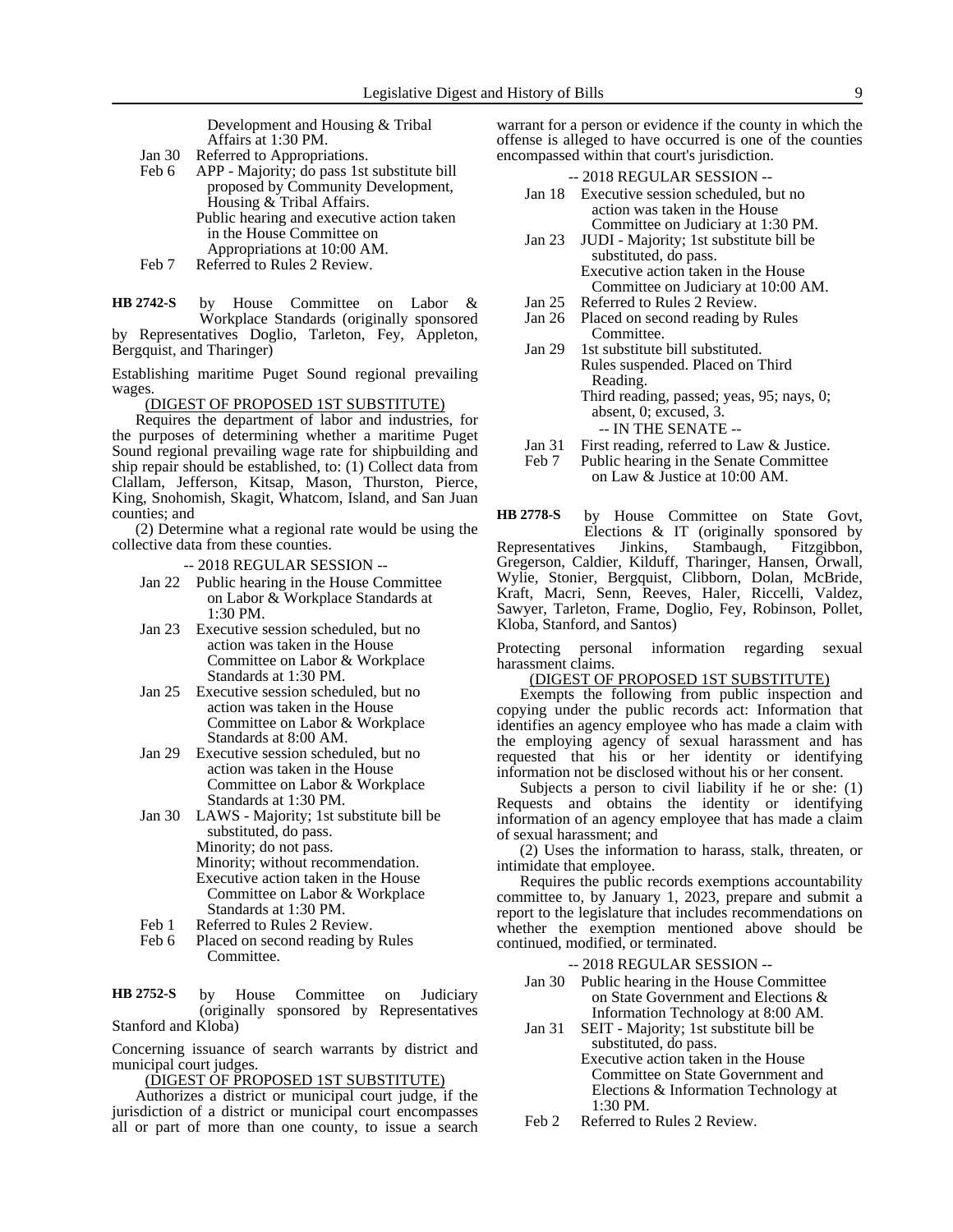Feb 6 Placed on second reading by Rules Committee.

by House Committee on Local Government (originally sponsored by Representative Eslick) **HB 2864-S**

Preventing fires in rental dwelling units.

(DIGEST OF PROPOSED 1ST SUBSTITUTE)

Directs the state director of fire protection to: (1) Investigate ways to prevent fire deaths in rental dwellings;

(2) Educate landlords and tenants regarding their responsibilities;

(3) Develop possible criminal penalties;

(4) Evaluate insurance certification requirements or changes to the building code and other possible programs or funding that would improve installation and maintenance of smoke detectors in rental apartments and single-family homes; and

(5) Form a task force of stakeholders including landlords of residential units, tenants, local governments, firefighters, representatives from home builders and construction trades, the insurance industry, and a nonprofit that provides free smoke detectors and installation.

-- 2018 REGULAR SESSION --

- Jan 30 LG Majority; 1st substitute bill be substituted, do pass. Public hearing and executive action taken in the House Committee on Local Government at 10:00 AM.
- Feb 1 Referred to Rules 2 Review.
- Feb 6 Placed on second reading by Rules Committee.

by House Committee on Environment (originally sponsored by Representatives Smith, Fitzgibbon, Doglio, and Senn) **HB 2914-S**

Concerning Washington's economic development potential as a world leader in the responsible management of postconsumer materials.

(DIGEST OF PROPOSED 1ST SUBSTITUTE)

Requires the department of commerce to: (1) Arrange for the completion of an economic analysis of recyclable material and solid waste processing, export, and disposal activities in the state; and

(2) Develop the analysis and recommendations in this act in consultation with a focused stakeholder work group.

Requires the department of ecology to: (1) Arrange for the facilitation of, and may participate in, efforts by the stakeholder work group to develop a public outreach strategy with the goal of improving recycling practices;

(2) With input from the stakeholder work group, develop guidelines designed to provide assistance that supports implementation of a public outreach strategy to reduce collected recyclable material contamination rates and promote statewide best practices in the types and materials or recyclable material collection; and

(3) Include, in prioritizing the evaluation of the solid waste stream, present economic opportunities for material recovery, recycling, and reuse.

-- 2018 REGULAR SESSION --

Jan 29 Public hearing in the House Committee on Environment at 1:30 PM.

- Feb 1 ENVI Majority; 1st substitute bill be substituted, do pass. Executive action taken in the House Committee on Environment at 8:00 AM.
- Feb 2 Referred to Appropriations.
- Feb 5 Public hearing in the House Committee on Appropriations at 1:30 PM.
- Feb 6 APP Majority; 2nd substitute bill be substituted, do pass. Executive action taken in the House Committee on Appropriations at 10:00 AM.
- Feb 7 Referred to Rules 2 Review.

### **Senate Bills**

by Senate Committee on State Government, Tribal Relations & Elections (originally sponsored by Senators Billig, Miloscia, Hunt, Palumbo, Liias, Fain, Saldaña, Pedersen, Carlyle, Keiser, Cleveland, **SB 5108-S**

Mullet, Conway, and Kuderer) Prohibiting political action committees from receiving a majority of their funds from one or a combination of

political committees.

(DIGEST OF PROPOSED 1ST SUBSTITUTE)

Prohibits a political committee from receiving an overwhelming majority of their funds from one or a combination of political committees.

-- 2017 REGULAR SESSION --

- Jan 25 Public hearing in the Senate Committee on State Government at 8:00 AM. -- 2018 REGULAR SESSION --
- Jan 12 Public hearing in the Senate Committee on State Government and Tribal Relations & Elections at 8:00 AM.
- Jan 26 SGTE Majority; 1st substitute bill be substituted, do pass. Minority; do not pass. Minority; without recommendation. Executive action taken in the Senate Committee on State Government and Tribal Relations & Elections at 8:00 AM.
- Jan 29 Passed to Rules Committee for second reading.
- Feb 6 Placed on second reading by Rules Committee.

by Senate Committee on Transportation (originally sponsored by Senators Billig, Hunt, Liias, Palumbo, Kuderer, Saldaña, Pedersen, **SB 5110-S**

Darneille, Carlyle, Keiser, Mullet, and Wellman)

#### Collecting youth voter registration sign up information. (DIGEST OF PROPOSED 1ST SUBSTITUTE)

Provides locations for a person to sign up to register to vote when he or she is sixteen or seventeen years old.

Defines the term "future voter" as a United States citizen and state resident, age sixteen or seventeen, who wishes to provide information related to voter registration to the appropriate state agencies.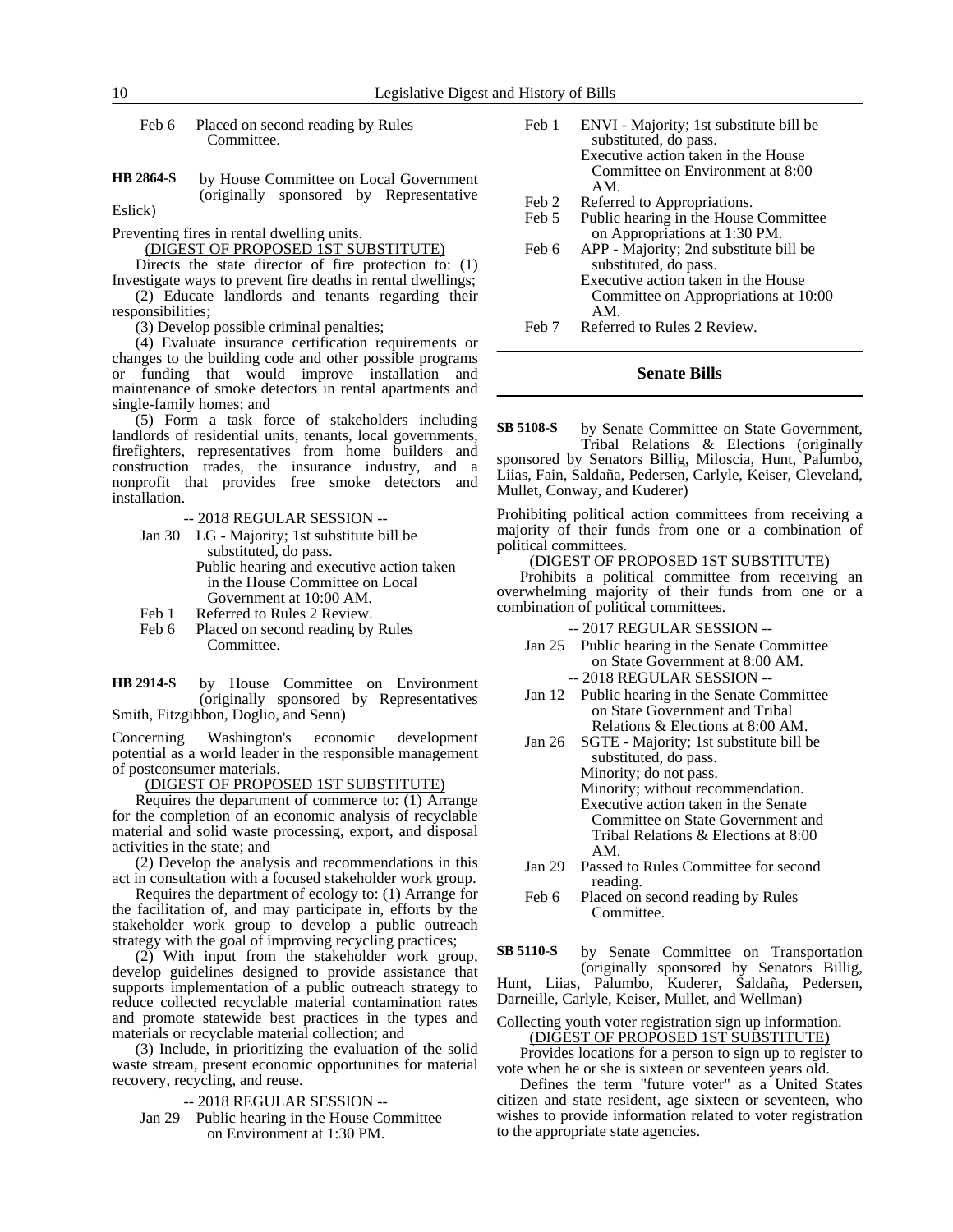Requires a social studies teacher to coordinate a voter registration event in each history or social studies class attended by high school seniors.

Allows county auditors to help coordinate elements of the future voter program and participate in voter registration events for students on that day.

Requires the superintendent of public instruction, in consultation with the secretary of state, to update and distribute youth voter registration materials for eligible students to register to vote at school.

Provides delivery options for voter registration applications.

Exempts the following from public inspection and copying under the public records act: Certain information provided for a person under eighteen years old.

Provides that this act is null and void if appropriations are not approved.

-- 2017 REGULAR SESSION --

- Jan 25 Public hearing in the Senate Committee on State Government at 8:00 AM. -- 2018 REGULAR SESSION --
- Jan 12 Executive action taken in the Senate Committee on State Government and Tribal Relations & Elections at 8:00 AM.
- Jan 23 Public hearing in the Senate Committee on Transportation at 3:30 PM.
- Jan 29 TRAN Majority; 1st substitute bill be substituted, do pass. Minority; without recommendation. Executive action taken in the Senate Committee on Transportation at 3:30 PM.
- Jan 30 Passed to Rules Committee for second reading.

by Senate Committee on Ways & Means (originally sponsored by Senators Keiser, Fortunato, Conway, Miloscia, Hobbs, Takko, Hasegawa, Wellman, and Saldaña) **SB 5576-S2**

Addressing compliance with apprenticeship utilization requirements.

(DIGEST OF PROPOSED 2ND SUBSTITUTE)

Addresses apprenticeship utilization requirements on public works.

Requires awarding agencies to: (1) Monitor apprenticeship utilization hours by contractor;

(2) Report the apprenticeship utilization by contractor and subcontractor to the supervisor of apprenticeship at the department of labor and industries by final project acceptance; and

(3) Develop a compliance consequence process similar to the three-strike system developed by the department of transportation, including the allowance for a good faith effort.

Requires the supervisor of apprenticeship to verify compliance by contractors, subcontractors, and awarding agencies of apprenticeship utilization requirements; and allows the supervisor to coordinate with the department of enterprise services, the department of transportation, the office of the superintendent of public instruction, and other agencies or organizations to assist in tracking compliance.

Requires a bidder, before being awarded a public works project, to not have received a third strike from an awarding agency under the compliance process during the one year immediately preceding the date of the bid solicitation.

Allows appropriations to be made from the public works administration account for certain state agency costs for programs required by chapter 39.04 RCW (public works).

-- 2017 REGULAR SESSION --

- Feb 9 Public hearing in the Senate Committee on Commerce and Labor & Sports at 1:30 PM.
	- -- 2017 3RD SPECIAL SESSION --
- Jun 28 Executive session scheduled, but no action was taken in the Senate Committee on Commerce, Labor & Sports at 12:00 PM. -- 2018 REGULAR SESSION --

- Jan 11 Public hearing in the Senate Committee on Labor & Commerce at 1:30 PM.
- Jan 15 Executive action taken in the Senate Committee on Labor & Commerce at 1:30 PM.
- Jan 29 Public hearing in the Senate Committee on Ways & Means at 3:30 PM.
- Jan 30 WM Majority; 2nd substitute bill be substituted, do pass. And refer to Transportation. Minority; do not pass. Executive action taken in the Senate Committee on Ways & Means at 3:30 PM.
- Feb 1 Referred to Transportation.<br>Feb 5 Public hearing in the Senate
- Public hearing in the Senate Committee on Transportation at 1:30 PM.
- Feb 6 TRAN Majority; 3rd substitute bill be substituted, do pass. Minority; without recommendation. Passed to Rules Committee for second reading. Executive action taken in the Senate Committee on Transportation at 1:30
- by Senate Committee on Law & Justice (originally sponsored by Senators Pedersen **SB 6038-S**

and Padden; by request of Uniform Law Commission)

Concerning limited cooperative associations.

PM.

(DIGEST OF PROPOSED 1ST SUBSTITUTE) Establishes the Washington limited cooperative association act.

Defines a limited cooperative association as an autonomous, unincorporated association of persons united to meet their mutual interests through a jointly owned enterprise primarily controlled by those persons.

- Jan 11 Public hearing in the Senate Committee on Law & Justice at 10:00 AM.
- Jan 25 Executive session scheduled, but no action was taken in the Senate Committee on Law & Justice at 10:00 AM.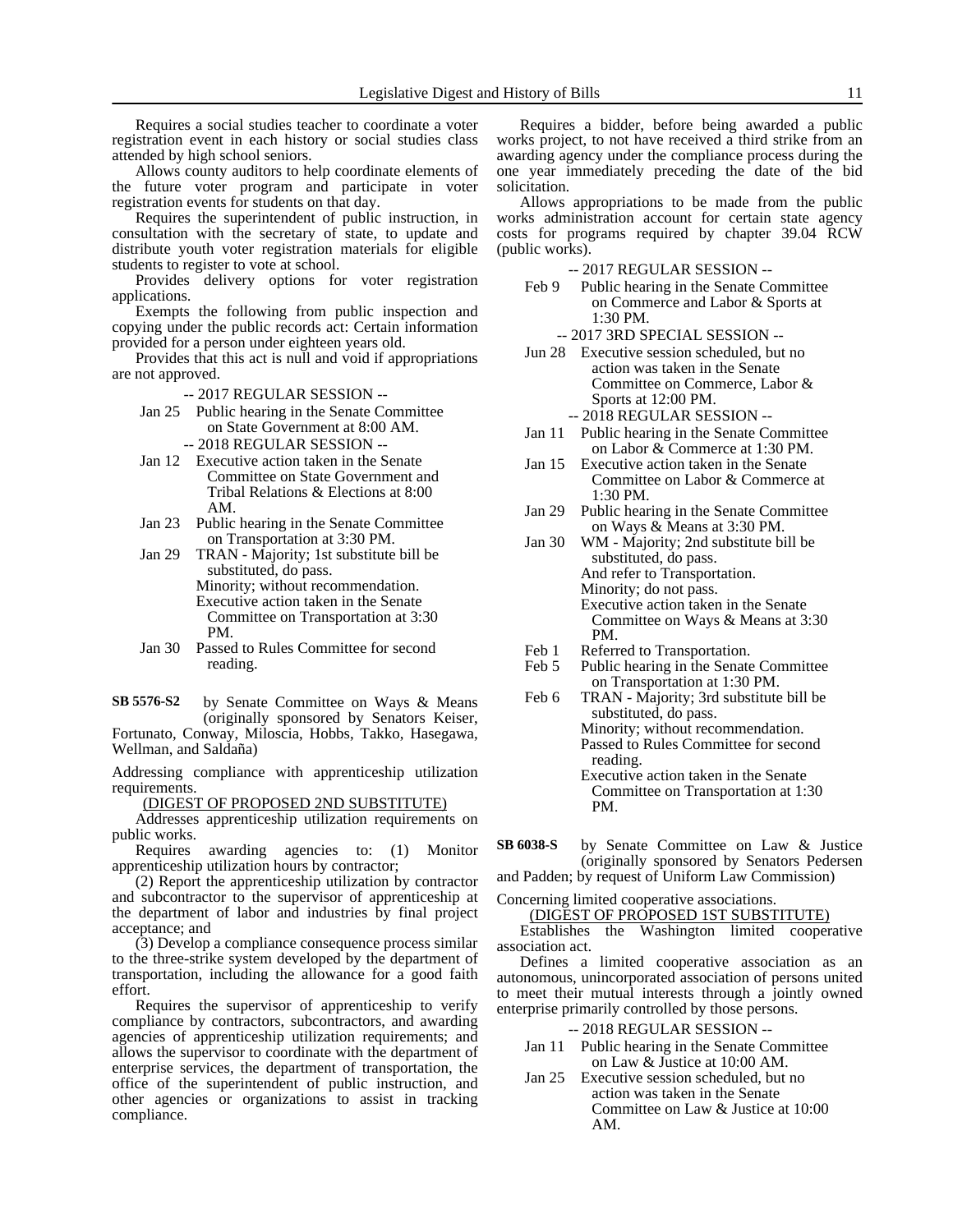Jan 30 LAW - Majority; 1st substitute bill be substituted, do pass. Executive action taken in the Senate Committee on Law & Justice at 10:00 AM.

- Jan 31 Passed to Rules Committee for second reading.
- by Senate Committee on Local Government (originally sponsored by Senators Takko, Rivers, Hunt, and Palumbo) **SB 6284-S**

Allowing fire protection district annexations and mergers within a reasonable geographic proximity.

### (DIGEST OF PROPOSED 1ST SUBSTITUTE)

Changes the term "adjacent" to "located within reasonable proximity," for purposes of mergers and annexations regarding fire protection districts.

-- 2018 REGULAR SESSION --

- Jan 23 Public hearing in the Senate Committee on Local Government at 1:30 PM.
- Jan 25 LGOV Majority; 1st substitute bill be substituted, do pass.
	- Executive action taken in the Senate Committee on Local Government at 1:30 PM.
- Jan 26 Passed to Rules Committee for second reading.

by Senate Committee on Local Government (originally sponsored by Senators Kuderer, Sheldon, Warnick, Walsh, Palumbo, and Liias) **SB 6294-S**

Exempting impact fees for low-income housing development.

#### (DIGEST OF PROPOSED 1ST SUBSTITUTE)

Exempts emergency shelters for domestic violence victims or people experiencing homelessness from impact fees.

Exempts the following from the definition of "development activity": Buildings or structures constructed as shelters that provide emergency housing for people experiencing homelessness or emergency shelters for victims of domestic violence.

#### -- 2018 REGULAR SESSION --

- Jan 23 Public hearing in the Senate Committee on Local Government at 1:30 PM.
- Jan 25 LGOV Majority; 1st substitute bill be substituted, do pass. Executive action taken in the Senate Committee on Local Government at
- 1:30 PM. Jan 26 Passed to Rules Committee for second
- reading.
- Feb 2 Placed on second reading by Rules Committee.

by Senate Committee on Energy, Environment & Technology (originally sponsored by Senators Hobbs and Brown) **SB 6323-S**

Extending the business and occupation tax exemption for amounts received as credits against contracts with or funds provided by the Bonneville power administration and used for low-income ratepayer assistance.

# (DIGEST OF PROPOSED 1ST SUBSTITUTE)

Exempts, until January 1, 2029, business and occupation taxes on amounts received by a person in the form of credits against power contracts with or funds provided by the Bonneville power administration, for the purpose of implementing energy conservation programs or demand-side management programs, as long as the amount that would otherwise be owed is used for purposes of low-income ratepayer assistance or weatherization.

Requires utilities to give priority to uses of funds that permanently lower energy costs for low-income ratepayers.

-- 2018 REGULAR SESSION --

| Jan 30 Public hearing in the Senate Committee |
|-----------------------------------------------|
| on Energy and Environment $\&$                |
| Technology at 10:00 AM.                       |

- Jan 31 EENT Majority; 1st substitute bill be substituted, do pass. And refer to Ways & Means. Minority; do not pass. Executive action taken in the Senate Committee on Energy and Environment & Technology at 8:00 AM. Feb 1 Referred to Ways & Means.
- by Senate Committee on Law & Justice (originally sponsored by Senators Angel and **SB 6324-S**

# Takko)

Concerning the destruction of court exhibits by county clerks.

#### (DIGEST OF PROPOSED 1ST SUBSTITUTE)

Authorizes a county clerk to, at any time more than ten years after a case completion order or final mandate in any action, obtain an order from the superior court authorizing destruction of exhibits, court recordings, and reporters' notes.

Authorizes exhibits of possible value to be turned over to the sheriff for disposal, however, if any exhibits deemed by the county clerk to possess historical value, they may be offered to the state of Washington archivist.

-- 2018 REGULAR SESSION --

- Jan 22 Public hearing in the Senate Committee on Law & Justice at 10:00 AM.
- Jan 30 LAW Majority; 1st substitute bill be substituted, do pass. Executive action taken in the Senate Committee on Law & Justice at 10:00 AM.
- Jan 31 Passed to Rules Committee for second reading.
- Feb 2 Made eligible to be placed on second reading.
- Feb 6 Placed on second reading by Rules Committee.

by Senate Committee on State Government, Tribal Relations & Elections (originally **SB 6332-S**

sponsored by Senators Fortunato, Hunt, Kuderer, Zeiger, Miloscia, and Saldaña)

Reestablishing the productivity board.

(DIGEST OF PROPOSED 1ST SUBSTITUTE)

Reestablishes the productivity board and removes the language which suspended the board.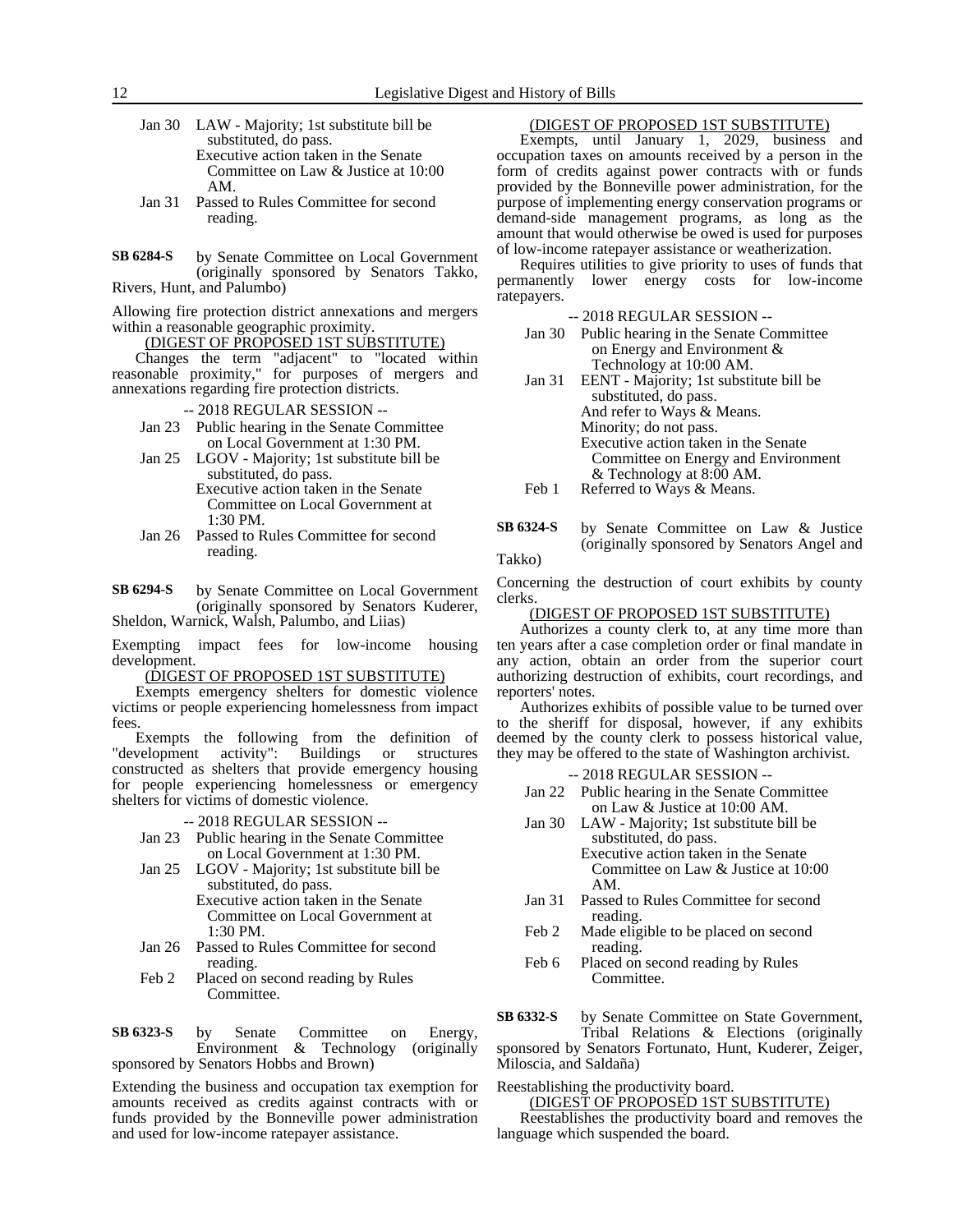Requires the composition of the board to be completed by July 31, 2018.

Requires the board to prepare a topical list of the productivity awards granted and disseminate this information to the legislature and all state government agencies that may be able to adapt them to their procedures.

Provides amounts for cash awards.

-- 2018 REGULAR SESSION --

- Jan 24 SGTE Majority; 1st substitute bill be substituted, do pass. And refer to Ways & Means. Public hearing, executive action taken in the Senate Committee on State Government, and Tribal Relations & Elections at 8:00 AM.
- Jan 25 Referred to Ways & Means.

by Senate Committee on Labor &<br>Commerce (originally sponsored by Commerce (originally sponsored by Senators Brown, Keiser, Hasegawa, Palumbo, and Saldaña) **SB 6343-S**

Establishing the healthy energy workers task force.

(DIGEST OF PROPOSED 1ST SUBSTITUTE) Creates the healthy energy workers task force to: (1) Review the information generated through the presumption of occupational disease for department of energy Hanford site workers; and

(2) Develop recommendations for successfully diagnosing and treating diseases or other health problems experienced by workers, including contractors and subcontractors, who have performed work for the United States at the Hanford site.

Requires the University of Washington, through the center of excellence for chemically related illness at Harborview Medical Center, and the department of labor and industries, to provide administrative support to the task force, including making arrangements for the inaugural and subsequent meetings of the task force.

-- 2018 REGULAR SESSION --

Jan 22 Public hearing in the Senate Committee on Labor & Commerce at 1:30 PM.

Jan 24 LBRC - Majority; 1st substitute bill be substituted, do pass. Executive action taken in the Senate

Committee on Labor & Commerce at 1:30 PM.

- Jan 25 Passed to Rules Committee for second reading.
- Feb 2 Placed on second reading by Rules Committee.

by Senate Committee on Early Learning & **SB 6362-S**

K-12 Education (originally sponsored by Senators Wellman, Rolfes, and Billig; by request of Superintendent of Public Instruction)

Modifying basic education provisions.

(DIGEST OF PROPOSED 1ST SUBSTITUTE)

Modifies provisions regarding basic education funding.

-- 2018 REGULAR SESSION --

- Jan 22 Public hearing in the Senate Committee on Early Learning & K-12 Education at 1:30 PM.
- Jan 25 EDU Majority; 1st substitute bill be substituted, do pass. And refer to Ways & Means. Minority; without recommendation. Executive action taken in the Senate Committee on Early Learning & K-12 Education at 1:30 PM.
- Jan 29 Referred to Ways & Means.<br>Feb 1 Public hearing in the Senate Public hearing in the Senate Committee
- on Ways & Means at 3:30 PM. Feb 6 WM - Majority; 2nd substitute bill be substituted, do pass.
	- Minority; do not pass. Minority; without recommendation. Passed to Rules Committee for second reading. Executive action taken in the Senate Committee on Ways & Means at 10:00

by Senate Committee on Financial Institutions & Insurance (originally sponsored by Senators Fortunato, Mullet, and Angel) **SB 6443-S**

AM.

Addressing joint self-insurance programs for property and liability risks.

#### (DIGEST OF PROPOSED 1ST SUBSTITUTE)

Authorizes a qualifying state agency to: (1) Participate in a local government joint self-insurance program formed or operating in accordance with chapter 48.62 RCW regarding local government insurance transactions; and

(2) Participate in the program to obtain property and liability insurance coverage.

Defines "qualifying state agency" as a state agency, board, commission, or other entity of the state with a biennial operating budget of not more than five million dollars.

-- 2018 REGULAR SESSION --

- Jan 23 Public hearing in the Senate Committee on Financial Institutions & Insurance at 8:30 AM.
- Jan 25 FI Majority; 1st substitute bill be substituted, do pass. Executive action taken in the Senate Committee on Financial Institutions & Insurance at 8:30 AM.
- Jan 26 Passed to Rules Committee for second reading.

by Senate Committee on Higher Education **SB 6486-S**

& Workforce Development (originally sponsored by Senators Ranker, Zeiger, Palumbo, Hasegawa, Wellman, Miloscia, Keiser, Conway, Darneille, O'Ban, Sheldon, Chase, Frockt, Kuderer, and Saldaña)

Expanding registered apprenticeship programs.

(DIGEST OF PROPOSED 1ST SUBSTITUTE)

Requires the regulatory apprenticeship council and the workforce training and education coordinating board to: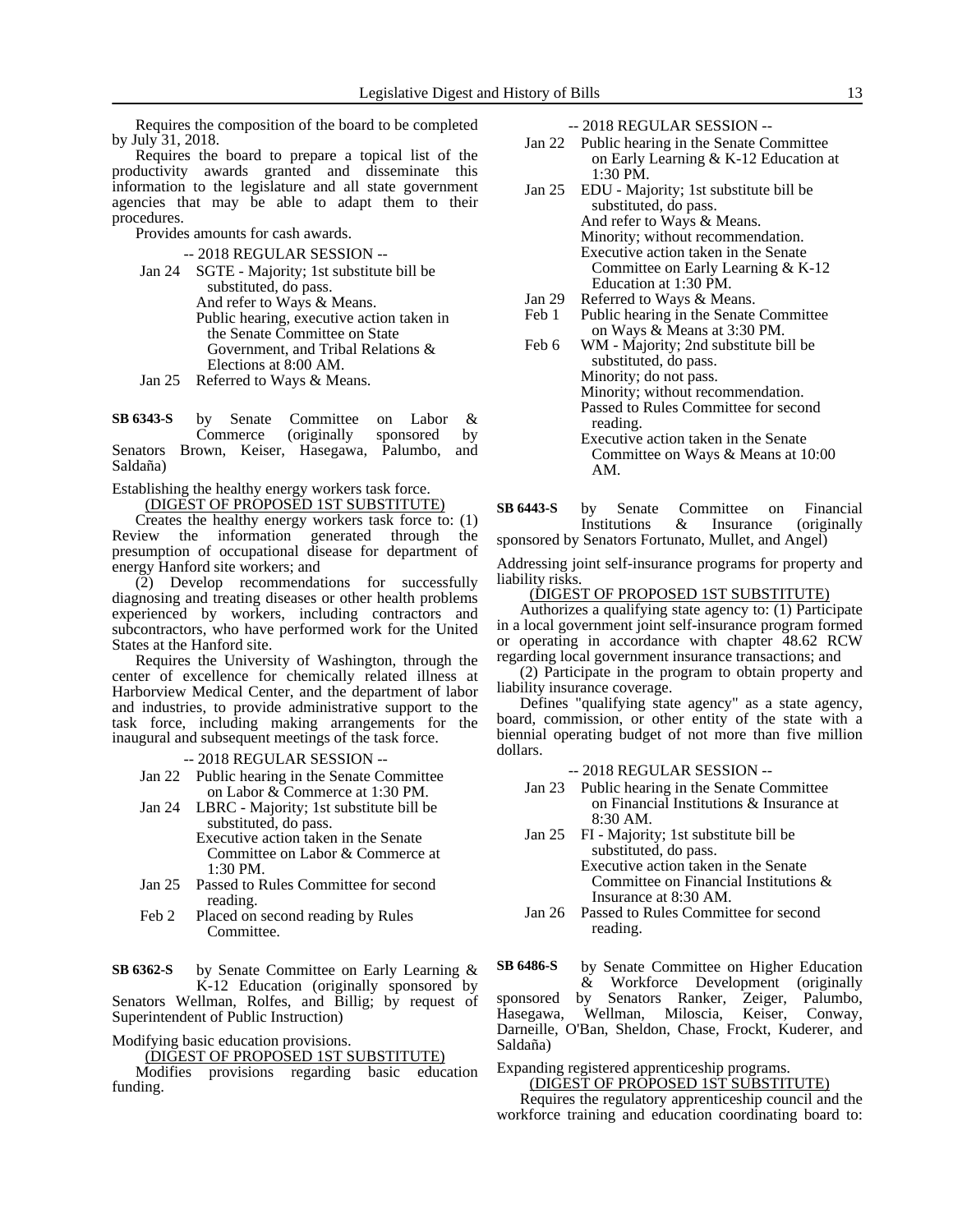(1) Develop a strategic plan focused on apprenticeship; and

(2) In consultation with the governor's office, the department of labor and industries, the apprenticeship council, and the workforce training and education coordinating board shall collaborate with the state board for community and technical colleges, the employment security department, and the office of the superintendent of public instruction to: (a) Review existing registered apprenticeship programs; (b) analyze opportunities to statewide expansion of registered apprenticeship and preapprenticeship programs; and (c) recommend policies to implement strategies that increase registered youth and adult apprenticeships.

Creates the apprenticeship work group to review the work, mentioned above, being done.

Requires the department of labor and industries, through the supervisor of apprenticeship, to employ a coordinator to do outreach to the private sector and assist industries in establishing registered apprenticeship and training programs where they do not exist.

Creates the complete Washington program to: (1) Connect prior learning, including registered apprenticeships and other skills-based work experience, with postsecondary degree completion; and

(2) Expand postsecondary degree pathways that recognize prior learning in the form of registered apprenticeship programs.

Provides a December 31, 2018, expiration date for the apprenticeship work group.

-- 2018 REGULAR SESSION --

- Jan 23 Public hearing in the Senate Committee on Higher Education & Workforce Development at 8:00 AM.
- Jan 31 HEWD Majority; 1st substitute bill be substituted, do pass.

And refer to Ways & Means.

Minority; without recommendation.

- Executive action taken in the Senate Committee on Higher Education & Workforce Development at 5:45 PM.
- Feb 1 Referred to Ways & Means. Public hearing in the Senate Committee on Ways & Means at 3:30 PM.
- Feb 6 WM Majority; do pass 1st substitute bill proposed by Higher Education & Workforce Development.

Passed to Rules Committee for second reading.

Executive action taken in the Senate Committee on Ways & Means at 10:00 AM.

by Senate Committee on Human Services & Corrections (originally sponsored by Senators Dhingra, Darneille, Kuderer, and Saldaña) **SB 6502-S**

Concerning eligibility for the essential needs and housing support and the aged, blind, or disabled assistance programs.

(DIGEST OF PROPOSED 1ST SUBSTITUTE)

Modifies eligibility for the essential needs and housing support program and the aged, blind, or disabled assistance program to improve housing stability for seniors and people with disabilities.

Requires the department of social and health services to share client data for individuals eligible for essential needs and housing support with the department of commerce and designated essential needs and housing support entities.

Requires the department of commerce, in collaboration with the department of social and health services, to provide a secure and current list of individuals eligible for the essential needs and housing support program to designated entities within each county.

-- 2018 REGULAR SESSION --

- Jan 29 Public hearing in the Senate Committee on Human Services & Corrections at  $1:30$  PM.
- Jan 30 HSC Majority; 1st substitute bill be substituted, do pass. And refer to Ways & Means. Executive action taken in the Senate Committee on Human Services & Corrections at 5:45 PM.
- Feb 1 Referred to Ways & Means.
- Feb 5 Public hearing in the Senate Committee on Ways & Means at 10:00 AM.
- Feb 6 Executive session scheduled, but no action was taken in the Senate Committee on Ways & Means at 10:00 AM.

by Senate Committee on Higher Education & Workforce Development (originally sponsored by Senators Brown, O'Ban, Darneille, Palumbo, **SB 6514-S**

and Saldaña)

Concerning suicide prevention and behavioral health in higher education, with enhanced services to student veterans.

# (DIGEST OF PROPOSED 1ST SUBSTITUTE)

Requires the department of health to: (1) In collaboration with the student achievement council, develop a statewide resource for behavioral health and suicide prevention for the state's postsecondary institutions;

(2) Convene and consult with a work group that consists of representatives from stakeholder groups; and

(3) Contract with an entity that has suicide prevention expertise.

Creates the suicide prevention in higher education grant program to provide funding to postsecondary institutions for the institutions to create partnerships with health care entities to provide mental health, behavioral health, and suicide prevention to students in their institutions.

Requires the student achievement council to administer the grant program in collaboration with the work group convened by the department.

Requires postsecondary institutions to submit a report to the department of health for establishing a baseline for behavioral health concerns and responses at the institutions of higher education.

Requires the state institute for public policy to conduct a study on academic stress in higher education settings.

-- 2018 REGULAR SESSION --

Jan 30 Public hearing in the Senate Committee on Higher Education & Workforce Development at 8:00 AM.